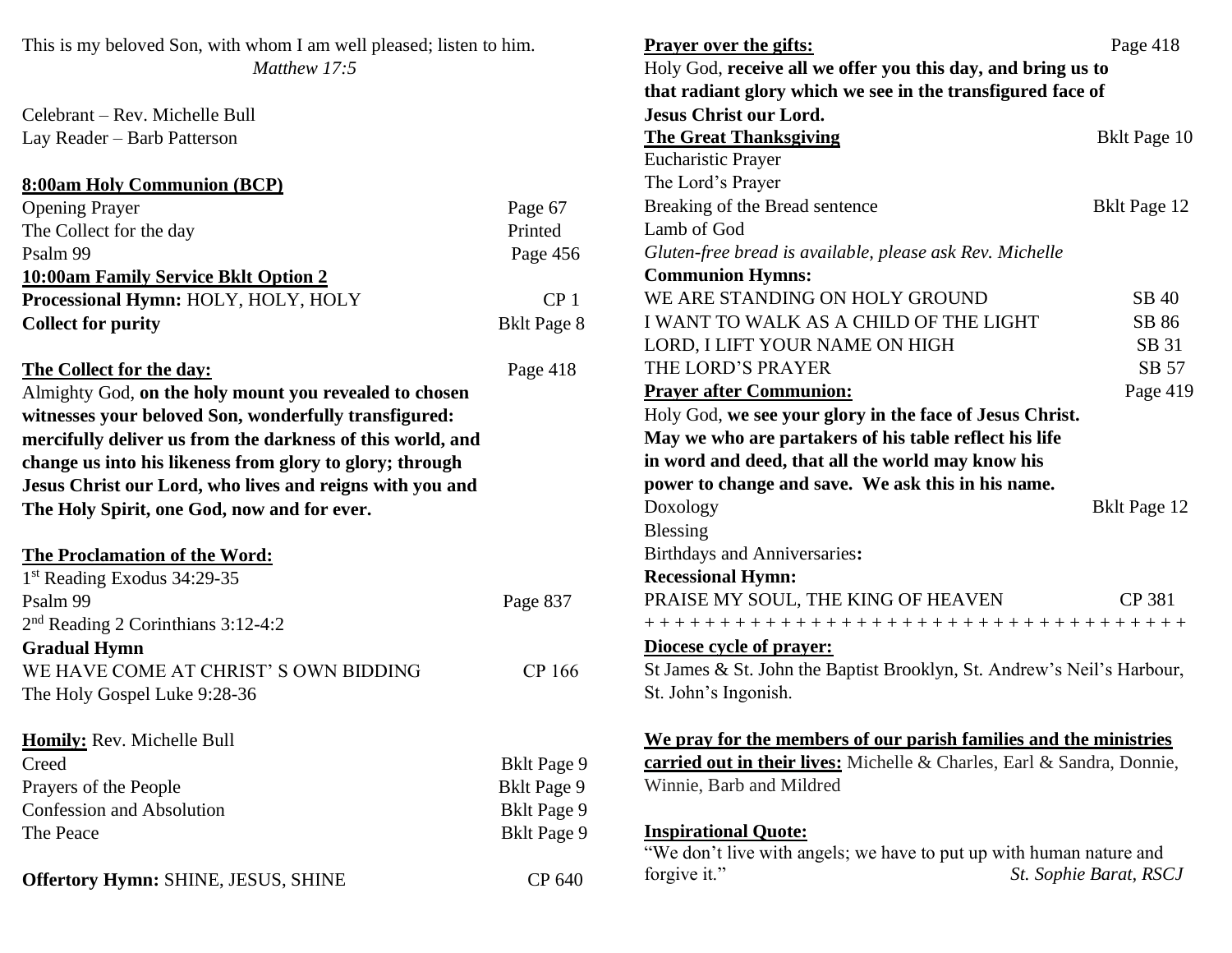## **Readings for next Sunday Mar 6**

1 st Reading Deuteronomy 26: 1-11 Psalm 91:1-2, 9-16 2<sup>nd</sup> Reading, Romans 10:8b - 13 The Holy Gospel, Luke 4:1-13

## **This week in or parish:**

|                  | Sunday Feb.27 8:00am Holy Communion              |
|------------------|--------------------------------------------------|
|                  | 10:00am Holy Eucharist                           |
|                  | 11:15 Annual General Meeting                     |
| Tuesday, Feb. 29 | Spiritual Development Team meeting cancelled     |
| Wednesday, Mar 2 | 11:00am Ash Wednesday service and study          |
|                  | 7:00pm Ash Wednesday Service.                    |
| Thursday, Mar 3  | 10:00am Melville Gardens Service                 |
| Friday, Mar 4    | 7:00pm World Day of Prayer Service. Stella Maris |
|                  | Sunday Mar 6 8:00am Holy Communion               |
|                  | 10:00am Holy Eucharist                           |

## **Notices**

**Annual General Meeting**: Will take place immediately after the10:00 am service today in the church.

**Ash Wednesday** is on March 2 this year (on Wednesday!). We will have services in the morning and evening so you can begin Lent in the traditional way, with the service of penitence and the Imposition of Ashes, reminding us of our mortality. This allows us to prepare our hearts, minds and souls for Holy Week and Easter.

**Diocesan Prayer Resource:** This might interest some of you. It's on zoom. Pray as You Can: We can, and do, encounter God in the everyday activities of our lives. Join us for a new 4-part "Pray as You Can" series where we'll explore how the ordinary actions of mending, walking, gardening and bread making can be a prayer. Mondays, February 28, March 7, 14 & 21, 6:30 - 8 pm Atlantic. For the Zoom link or more information email [prayasyoucan3@gmail.com](mailto:prayasyoucan3@gmail.com)

**Lenten Mailout:** Please pick yours up at the back of the church this Sunday